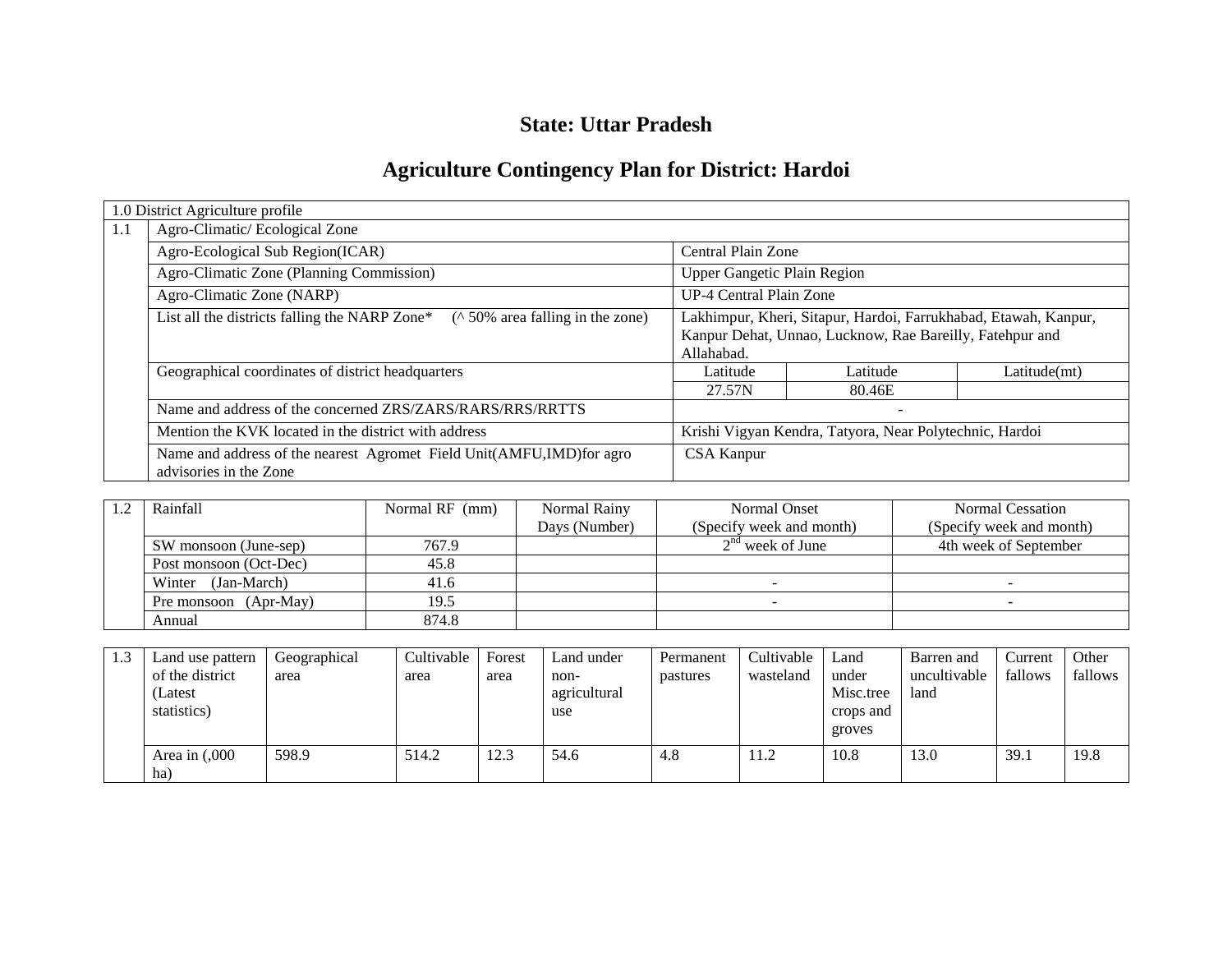| 1.4 | <b>Maior Soils</b>                       | Area $(000$ hac) | Percent $(\%)$ of total |
|-----|------------------------------------------|------------------|-------------------------|
|     | Deep, loamy sodic soil slightly eroded   | 303.4            | 59%                     |
|     | Silty soils, silty sodic moderate eroded | 123.4            | 24%                     |
|     | Deep, silty soils,                       | 46.3             | 9%                      |
|     | Deep loamy water logging                 | 41.1             | 8%                      |

| . | Agricultural land use    | Area('000 ha)          | (%<br>Cropping intensity |
|---|--------------------------|------------------------|--------------------------|
|   | Net sown area            | 433 <sup>2</sup><br>+. | 130                      |
|   | Area sown more than once | 227<br>231.4           |                          |
|   | Gross cropped area       | 670.6                  |                          |

| 1.6 | Irrigation                          | Area('000 ha) |                                                                                                  |                                    |
|-----|-------------------------------------|---------------|--------------------------------------------------------------------------------------------------|------------------------------------|
|     | Net irrigation area                 | 385.3         |                                                                                                  |                                    |
|     | Gross irrigated area                | 553.2         |                                                                                                  |                                    |
|     | Rain fed area                       | 48.0          |                                                                                                  |                                    |
|     | Sources of irrigation(Gross Irr.    | Number        | Area('000 ha)                                                                                    | Percentage of total irrigated area |
|     | Area)                               |               |                                                                                                  |                                    |
|     | Canals                              |               | 79.5                                                                                             | 14.4                               |
|     | <b>Tanks</b>                        |               | 0.1                                                                                              |                                    |
|     | Open wells                          |               | 17.2                                                                                             | 3.1                                |
|     | Bore wells(Tube wells)              |               | 455.8                                                                                            | 82.4                               |
|     | Lift irrigation schemes             |               | <b>NA</b>                                                                                        |                                    |
|     | Micro-irrigation                    |               | NA                                                                                               |                                    |
|     | Other sources                       |               | 0.6                                                                                              | 0.1                                |
|     | Total Irrigated Area                |               | 553.2                                                                                            |                                    |
|     | Pump sets (2011-12)                 | 88127         |                                                                                                  |                                    |
|     | No. of Tractors                     | 7764          |                                                                                                  |                                    |
|     | Groundwater availability and use*   | No of blocks- | $%$ )area                                                                                        | Quality of water                   |
|     | (Data source: State/ Central Ground | Tehsils-      |                                                                                                  |                                    |
|     | water Department/Board)             |               |                                                                                                  |                                    |
|     | Over exploited                      |               |                                                                                                  |                                    |
|     | Critical                            |               |                                                                                                  |                                    |
|     | Semi-critical                       |               |                                                                                                  |                                    |
|     | Safe                                |               |                                                                                                  |                                    |
|     | Waste water availability and use    |               |                                                                                                  |                                    |
|     | Ground water quality                |               |                                                                                                  |                                    |
|     |                                     |               | *over-exploited groundwater utilization> 100%; critical: 90-100%; semicritical:70-90%; safe:<70% |                                    |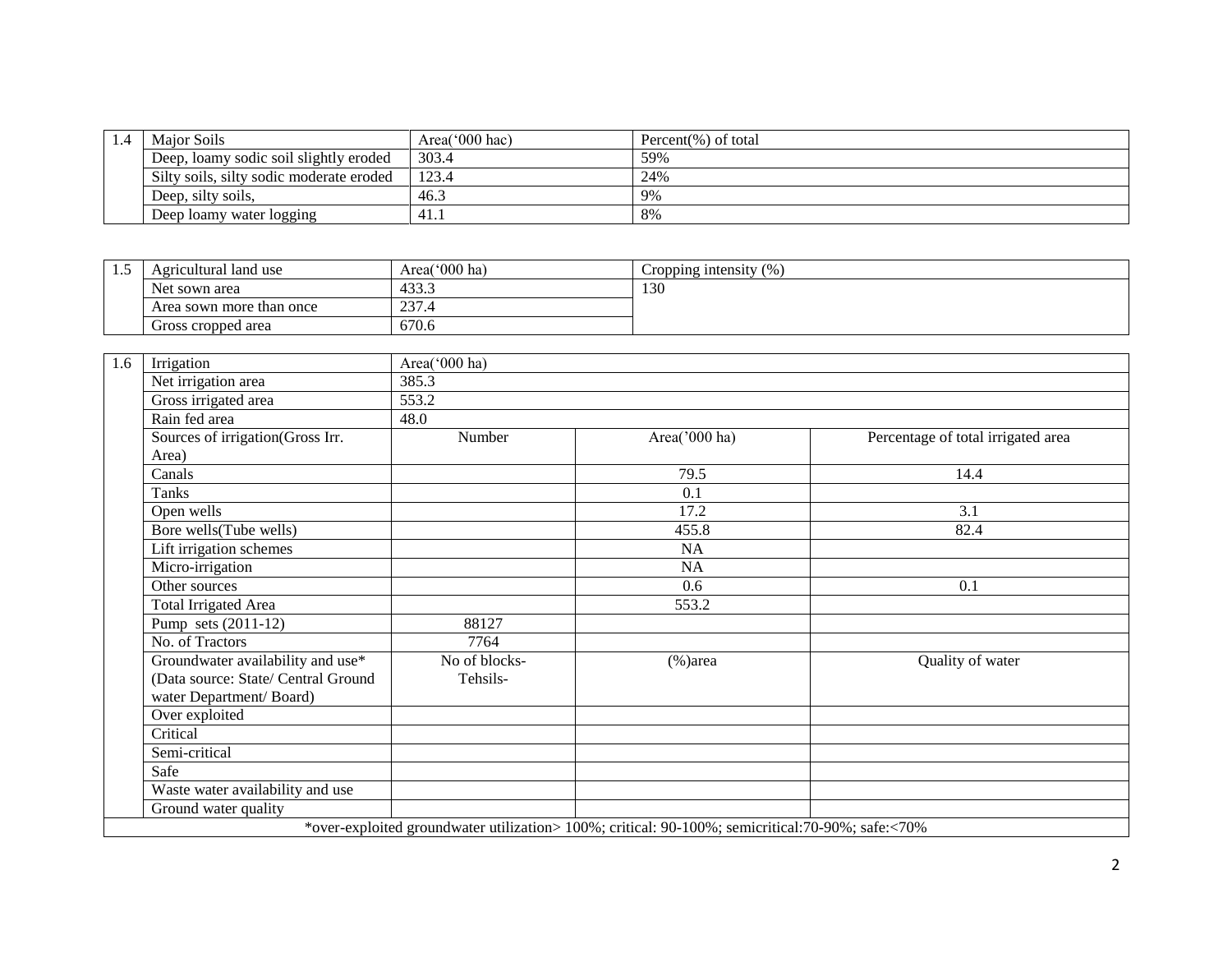### **1.7 Area under major field crops & (As per latest figures 2011-12)**

| 1.7 | Major field crops cultivated |                          | Area('000 ha)            |                          |                          |                          |                          |                          |       |  |  |  |
|-----|------------------------------|--------------------------|--------------------------|--------------------------|--------------------------|--------------------------|--------------------------|--------------------------|-------|--|--|--|
|     |                              |                          | Kharif                   |                          | Rabi                     |                          |                          | Summer                   | Total |  |  |  |
|     |                              | Irrigated                | Rain fed                 | Total                    | Irrigated                | Rain fed                 | Total                    |                          |       |  |  |  |
|     | Rice                         | 144.6                    | 0.6                      | 145.2                    |                          |                          | $\theta$                 | 0.03                     | 145.2 |  |  |  |
|     | Wheat                        | O                        | 0                        | $\theta$                 | 331.4                    | 0.03                     | 331.4                    |                          | 331.4 |  |  |  |
|     | Maize                        | 1.1                      | 36.1                     | 37.2                     | $\overline{\phantom{a}}$ | -                        | $\overline{\phantom{0}}$ | $\overline{\phantom{0}}$ | 37.2  |  |  |  |
|     | Masoor                       | $\overline{\phantom{0}}$ | $\overline{\phantom{a}}$ | $\overline{\phantom{a}}$ | 0.7                      | 8.3                      | 9.0                      | $\overline{\phantom{0}}$ | 9.0   |  |  |  |
|     | Rapeseed Mustard             |                          | $\overline{\phantom{0}}$ | $\overline{a}$           | 11.2                     | 0.8                      | 12.0                     | $\overline{\phantom{0}}$ | 12.0  |  |  |  |
|     | Sugarcane                    | 32.5                     | 0.001                    | 32.5                     | $\overline{\phantom{a}}$ | $\overline{\phantom{0}}$ | $\overline{\phantom{a}}$ | $\overline{\phantom{a}}$ | 32.5  |  |  |  |

### **1.8 Production and productivity of major crops (Average of last 5 years)**

| 1.7 | Major field crops |                          |              |                          |                          | Area(' $000$ ha)         |                          |            |              |           |
|-----|-------------------|--------------------------|--------------|--------------------------|--------------------------|--------------------------|--------------------------|------------|--------------|-----------|
|     | cultivated        | Kharif                   |              |                          | Rabi                     |                          | Summer                   |            | Total        |           |
|     |                   | Production               | Productivity | Production               | Productivity             | Production               | Productivity             | Production | Productivity | residue   |
|     |                   | (° 000'T)                | (KG/HA)      | (5000)                   | (KG/HA)                  | $(^{o}000T)$             | (KG/HA)                  | (000 T)    | (KG/HA)      | as fodder |
|     |                   |                          |              |                          |                          |                          |                          |            |              | (°000)    |
|     |                   |                          |              |                          |                          |                          |                          |            |              | tons)     |
|     | Rice              | 314.0                    | 2112         | $\overline{\phantom{a}}$ | $\overline{\phantom{0}}$ | $\overline{\phantom{a}}$ |                          | 314.0      | 2112         | <b>NA</b> |
|     | Wheat             | $\overline{\phantom{0}}$ |              | 1073.1                   | 3233                     |                          |                          | 1073.1     | 3233         | <b>NA</b> |
|     | Maize             | 59.8                     | 1384         | $\overline{\phantom{a}}$ | $\overline{\phantom{0}}$ |                          |                          | 59.8       | 1384         | <b>NA</b> |
|     | <b>Masoor</b>     | $\overline{\phantom{0}}$ |              | 9.2                      | 940                      |                          |                          | 9.2        | 940          | <b>NA</b> |
|     | Rapeseed Mustard  | $\overline{\phantom{0}}$ |              | 11.8                     | 970                      |                          | $\overline{\phantom{a}}$ | 11.8       | 970          | <b>NA</b> |
|     | Sugarcane         | 1730.7                   | 51012        | $\overline{\phantom{a}}$ | $\overline{\phantom{a}}$ | $-1-$                    | $\overline{\phantom{a}}$ | 1730.7     | 51012        | <b>NA</b> |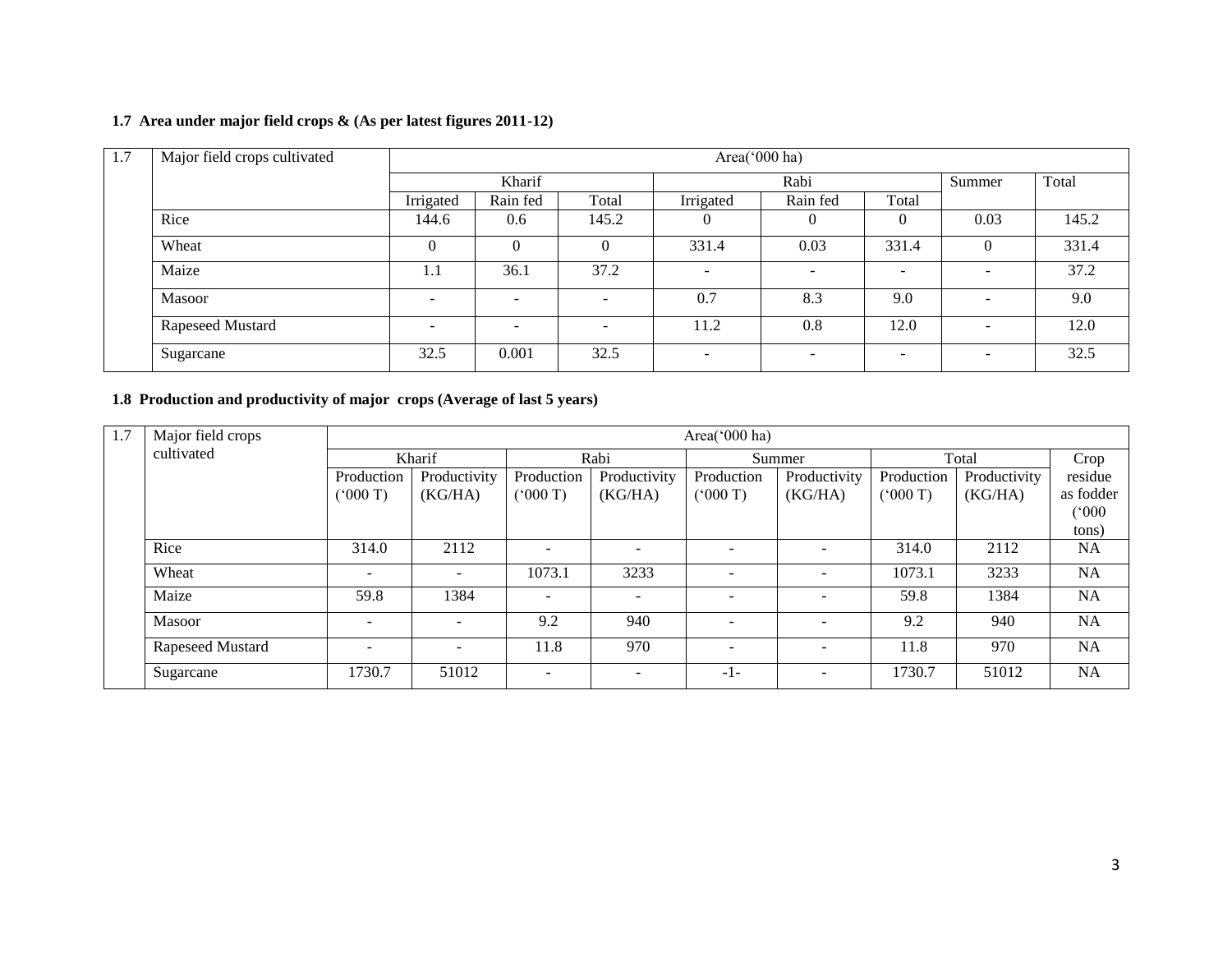| Horticulture crops - |       | Area ('000 ha) |                          |  |
|----------------------|-------|----------------|--------------------------|--|
| <b>Fruits</b>        | Total | Irrigated      | Rainfed                  |  |
| Mango                | 6.0   | 6.0            | -                        |  |
| 0.170<br>Guava       |       | 0.170          | $\overline{\phantom{0}}$ |  |
| Horticulture crops - | Total | Irrigated      | Rainfed                  |  |
| <b>Vegetables</b>    |       |                |                          |  |
| Potato               | 11.1  | 11.1           | -                        |  |
| Onion                | 0.6   | 0.6            | $\overline{\phantom{a}}$ |  |
| Pea                  | 0.9   |                | -                        |  |

| $\mathbf{1} \cdot \mathbf{1}$ | Major Fodder crops cultivated | Area(ha) | Total |
|-------------------------------|-------------------------------|----------|-------|
|                               | Kharif                        | 3697     | 3697  |
|                               | Rabi                          | 2301     | 2301  |
|                               | Summer                        | 453      | 453   |
|                               | Total                         | 6451     | 6451  |

### **1.8 Production and productivity of major crops (Average of last 5 years)**

| 1.7 | Major field crops | Area('000 ha) |                          |                          |                          |                          |              |              |              |                  |
|-----|-------------------|---------------|--------------------------|--------------------------|--------------------------|--------------------------|--------------|--------------|--------------|------------------|
|     | cultivated        | Kharif        |                          |                          | Rabi                     |                          | Summer       |              | Total        |                  |
|     |                   | Production    | Productivity             | Production               | Productivity             | Production               | Productivity | Production   | Productivity | residue as       |
|     |                   | (5000)        | (KG/HA)                  | (5000)                   | (KG/HA)                  | (000 T)                  | (KG/HA)      | $(^{o}000T)$ | (KG/HA)      | fodder<br>(°000) |
|     |                   |               |                          |                          |                          |                          |              |              |              | tons)            |
|     | Rice              | 102.8         | 2015                     | $\overline{\phantom{a}}$ | $\overline{\phantom{0}}$ | $\overline{\phantom{a}}$ |              | 102.8        | 2015         | <b>NA</b>        |
|     | Wheat             |               |                          | 228.1                    | 2717                     | $\overline{\phantom{a}}$ |              | 228.1        | 2717         | <b>NA</b>        |
|     | Juar              | 2.3           | 818                      | $\overline{\phantom{a}}$ | $\overline{\phantom{a}}$ | $\overline{\phantom{0}}$ |              | 2.3          | 818          | <b>NA</b>        |
|     | Masoor            |               | $\overline{\phantom{a}}$ | 1.8                      | 840                      | $\overline{\phantom{a}}$ |              | 1.8          | 840          | <b>NA</b>        |
|     | Rapeseed Mustard  |               |                          | 2.7                      | 882                      | $\overline{\phantom{0}}$ |              | 2.7          | 882          | <b>NA</b>        |
|     | Potato            |               |                          | 96.5                     | 20471                    |                          | $+ -$        | 96.5         | 20471        | <b>NA</b>        |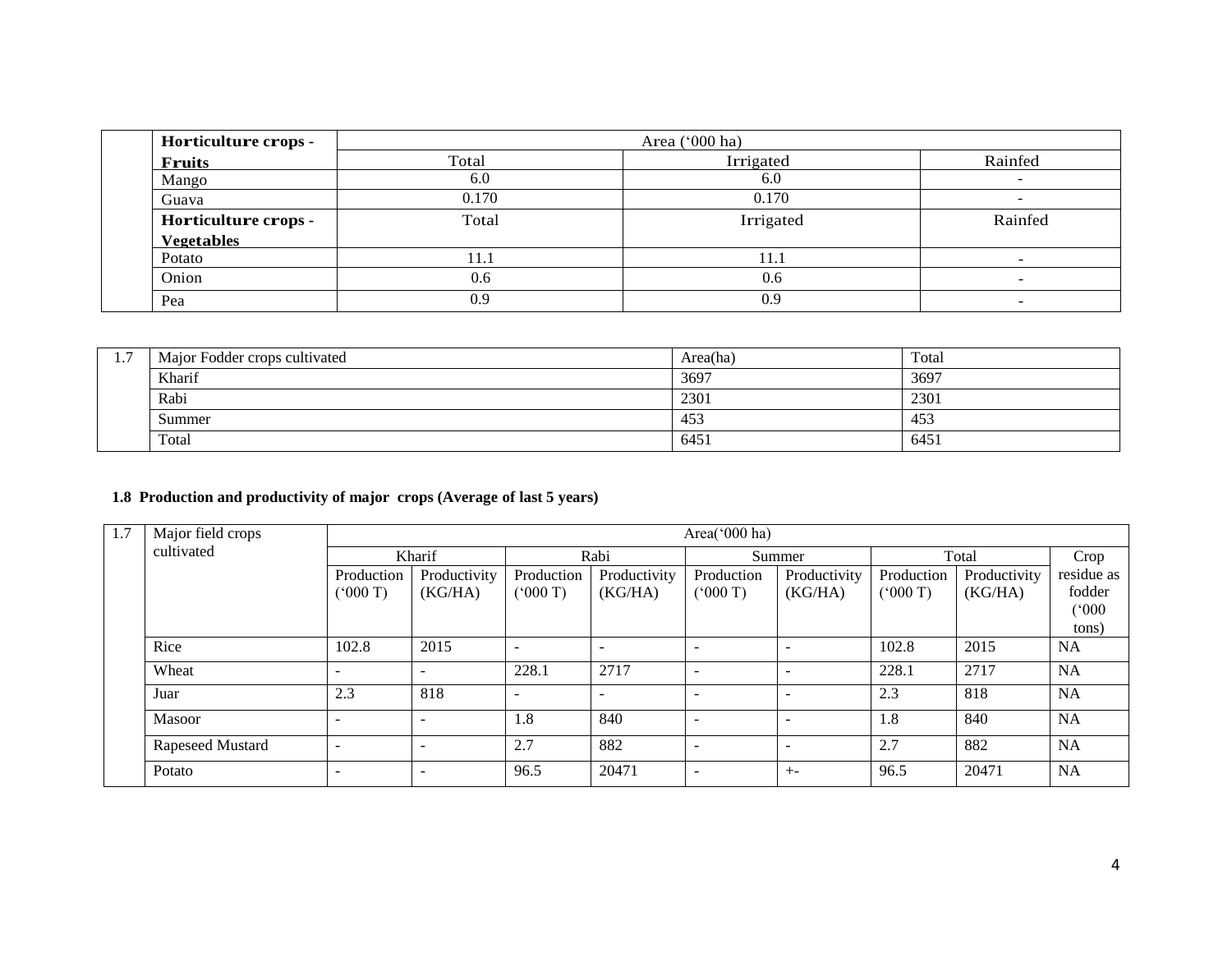### **1.9 Livestock**

| Livestock(year 2007)                           | Male(000) | Female $(000)$ | Total(000) |
|------------------------------------------------|-----------|----------------|------------|
| Non descriptive Cattle (local low yielding)    | 260.746   | 282.100        | 542.846    |
| Improved cattle                                | 0.003     | 0.006          | 0.009      |
| <b>Crossbred Cattle</b>                        | 12.824    | 20.282         | 33.106     |
| Non descriptive Buffaloes (local low yielding) | 50.465    | 162.205        | 212.670    |
| <b>Descript Buffaloes</b>                      | 54.186    | 197.261        | 251.447    |
| Goat                                           | 160.143   | 224.167        | 384.310    |
| Sheep                                          |           |                | 23.693     |
| Other (Camel, Pig, Yak etc)                    |           |                | 37.778     |
| Commerical dairy farms (number)                |           |                | 0.000      |

| 1.12 | <b>Sowing</b> | <b>Rice</b> | <b>Maize</b> | <b>Black</b> | Pigeon   | Groundnut     | <b>Sesame</b> | Wheat     | Potato                   | <b>Mustard</b> | Pea        |
|------|---------------|-------------|--------------|--------------|----------|---------------|---------------|-----------|--------------------------|----------------|------------|
|      | window for    |             |              | gram         | pea      |               |               |           |                          |                |            |
|      | 5 major       |             |              |              |          |               |               |           |                          |                |            |
|      | field crops   |             |              |              |          |               |               |           |                          |                |            |
|      | Kharif $-$    | $3rd$ week  | 3rd week of  | First        | Fourth   | Last week     | Second        |           | $\overline{\phantom{0}}$ |                |            |
|      | Rainfed       | of June to  | June to 2nd  | week of      | week of  | of June to    | week of       |           |                          |                |            |
|      |               | last week   | week of July | July to      | July to  | $2nd$ week of | July to last  |           |                          |                |            |
|      |               | of July     |              | $2nd$ week   | $2^{nd}$ | July          | week of       |           |                          |                |            |
|      |               |             |              | of           | week of  |               | July          |           |                          |                |            |
|      |               |             |              | August       | August   |               |               |           |                          |                |            |
|      | Kharif -      | $3rd$ week  | 3rd week of  |              |          |               |               |           |                          |                |            |
|      | Irrigated     | of June to  | June to 2nd  |              |          |               |               |           |                          |                |            |
|      |               | last week   | week of July |              |          |               |               |           |                          |                |            |
|      |               | of July     |              |              |          |               |               |           |                          |                |            |
|      | Rabi-         |             |              |              |          |               |               |           | Second                   | $2nd$ week of  | 2nd week   |
|      | Rainfed       |             |              |              |          |               |               |           | week of Oct              | Oct first      | of Sep to  |
|      |               |             |              |              |          |               |               |           | to Third                 | week of Nov    | first week |
|      |               |             |              |              |          |               |               |           | week of Oct              |                | of Oct     |
|      | Rabi-         |             |              |              |          |               |               | 3rd week  |                          | $2nd$ week of  | 2nd week   |
|      | Irrigated     |             |              |              |          |               |               | of Nov to |                          | Oct first      | of Sep to  |
|      |               |             |              |              |          |               |               | last week |                          | week of Nov    | first week |
|      |               |             |              |              |          |               |               | of Dec    |                          |                | of Oct     |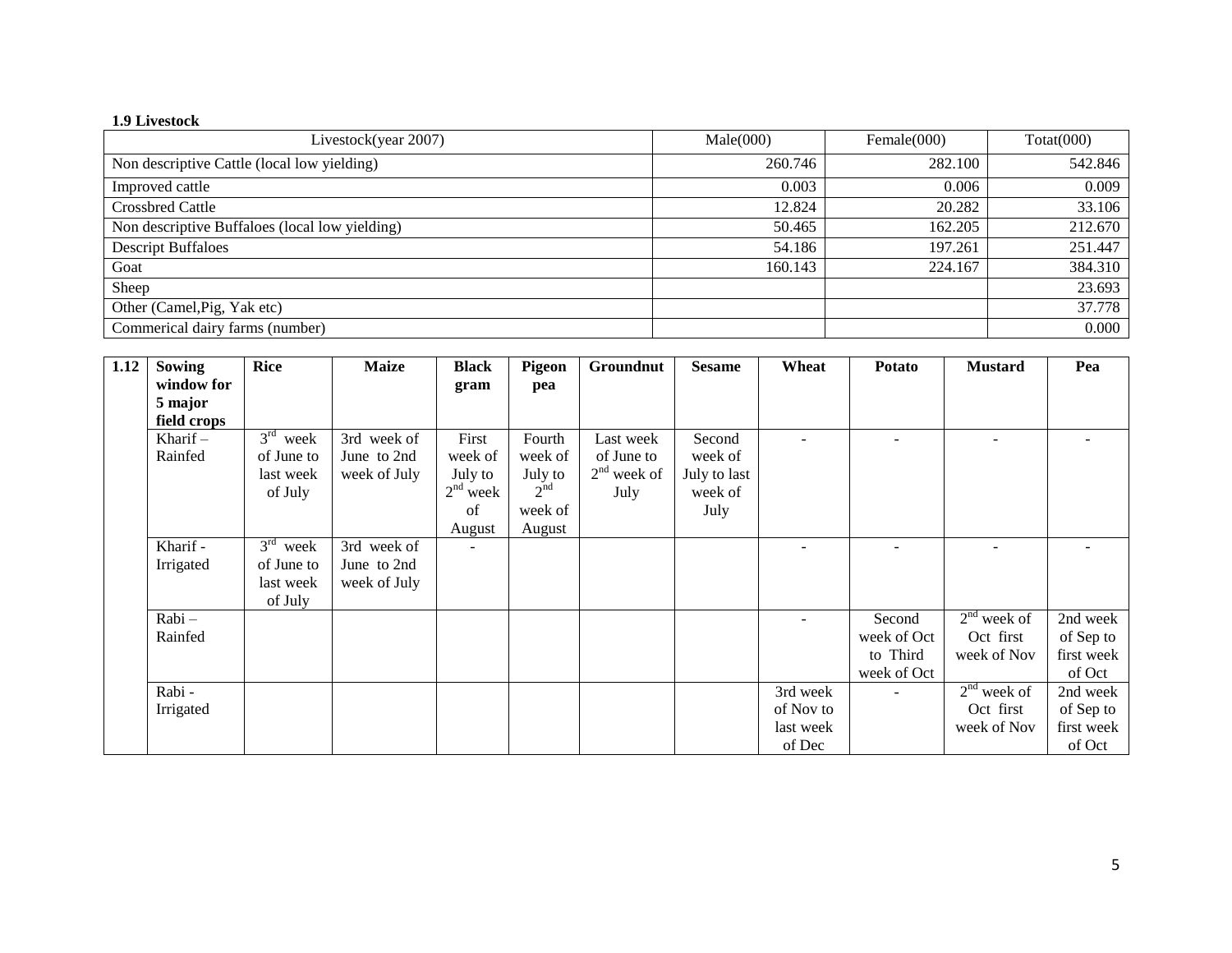| 1.13 | What is the major contingency the district is prone to?                          | Regular | Occasional | <b>None</b> |
|------|----------------------------------------------------------------------------------|---------|------------|-------------|
|      | Drought                                                                          |         |            |             |
|      | Flood                                                                            |         |            |             |
|      | Cyclone                                                                          |         |            |             |
|      | Hail storm                                                                       |         |            |             |
|      | Heat wave                                                                        |         |            |             |
|      | Cold wave                                                                        |         |            |             |
|      | Frost                                                                            |         |            |             |
|      | Sea water intrusion                                                              |         |            |             |
|      | Sheath Blight, Stemborer, Pyrilla loose smut, Heliothis, Rust etc white<br>grub. |         |            |             |

| 1.14 | Include Digital maps of the<br>district for | Location map of district within State as Annexure I | Enclosed: Yes |
|------|---------------------------------------------|-----------------------------------------------------|---------------|
|      |                                             | Mean annual rainfall as Annexure 2                  | Enclosed: Yes |
|      |                                             | Soil map as Annexure 3                              | Enclosed: Yes |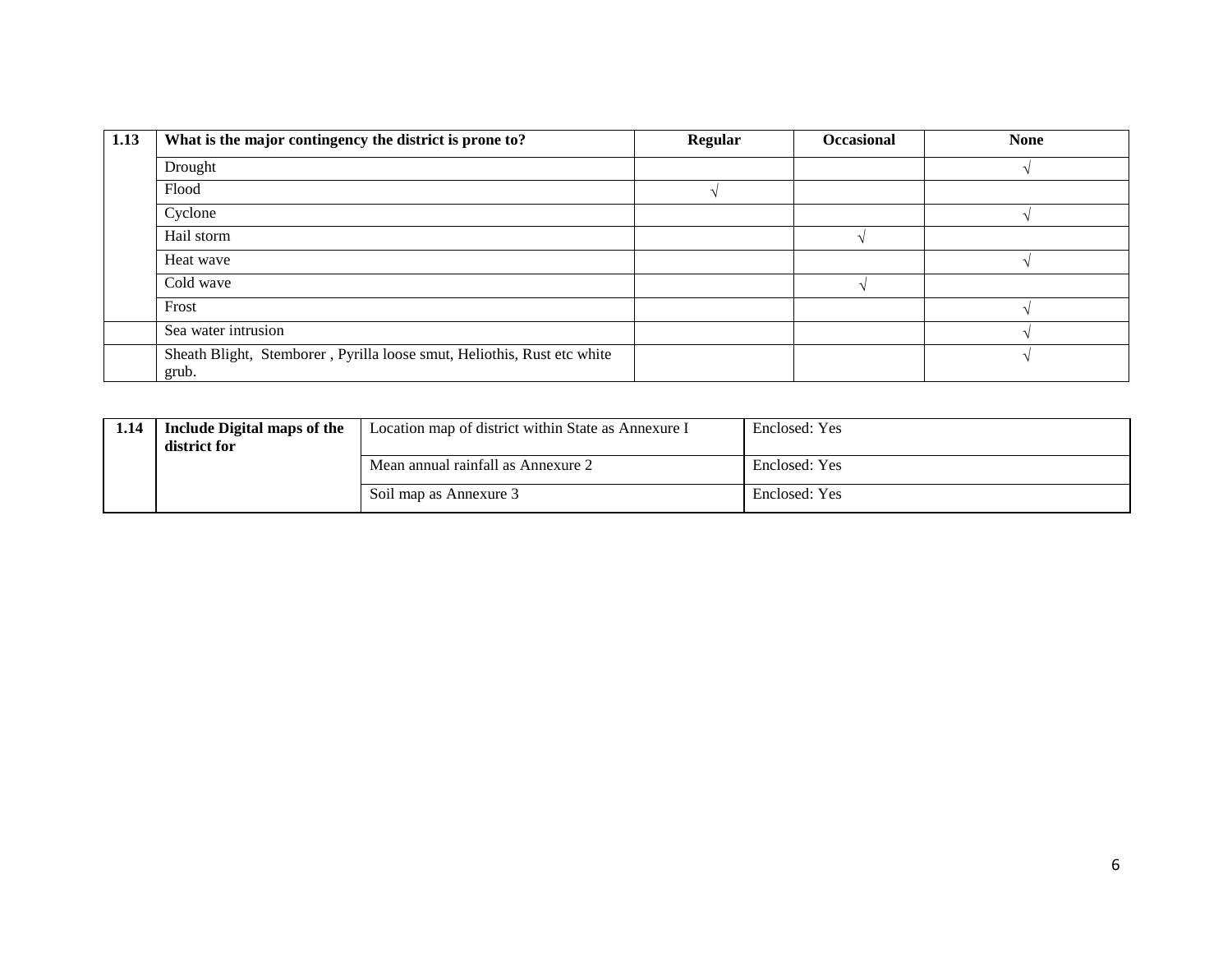### Annexure I

Location map of district

# **UTTAR PRADESH**

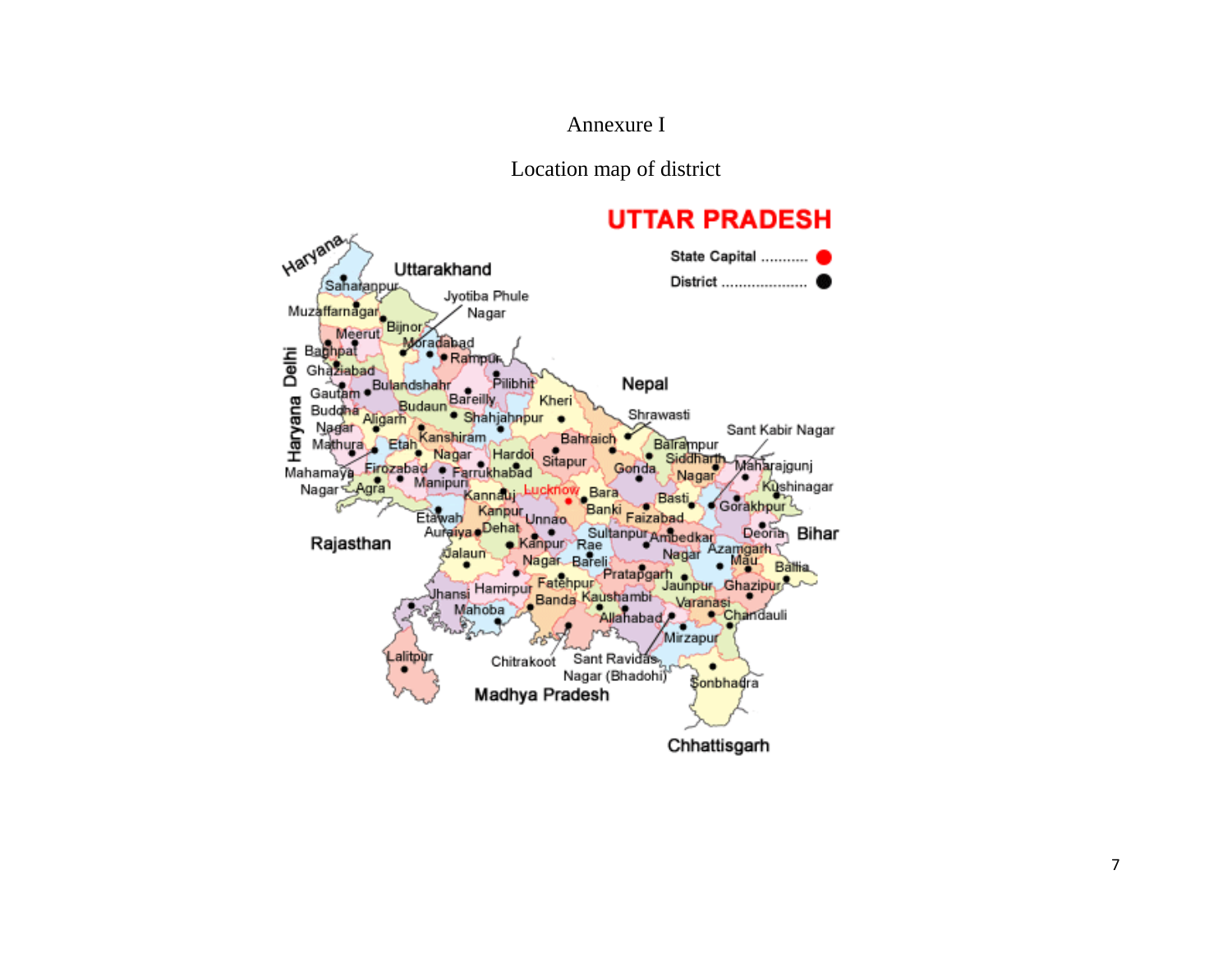## Annexure 2

Average month-wise rainfall (mm) in Hardoi district

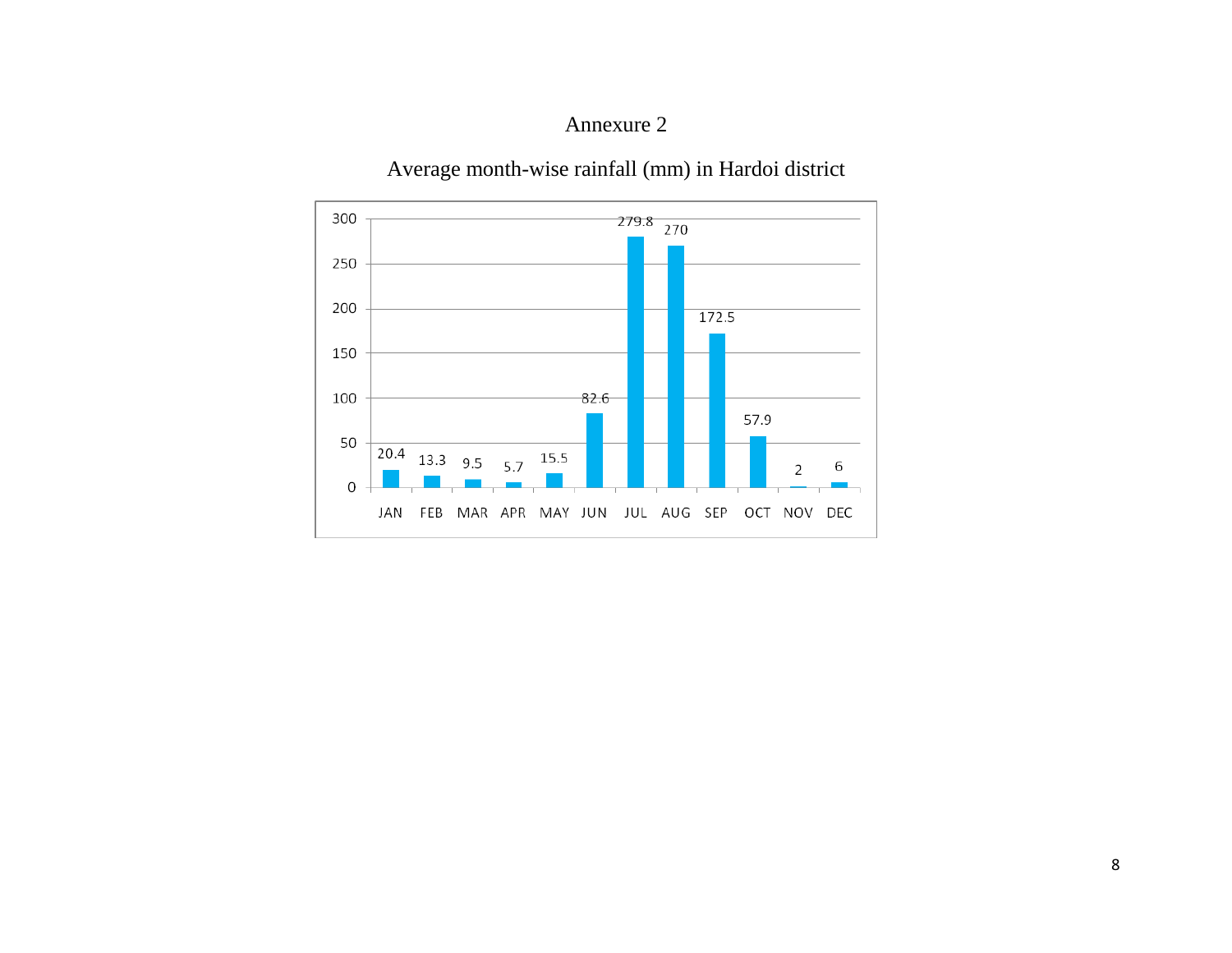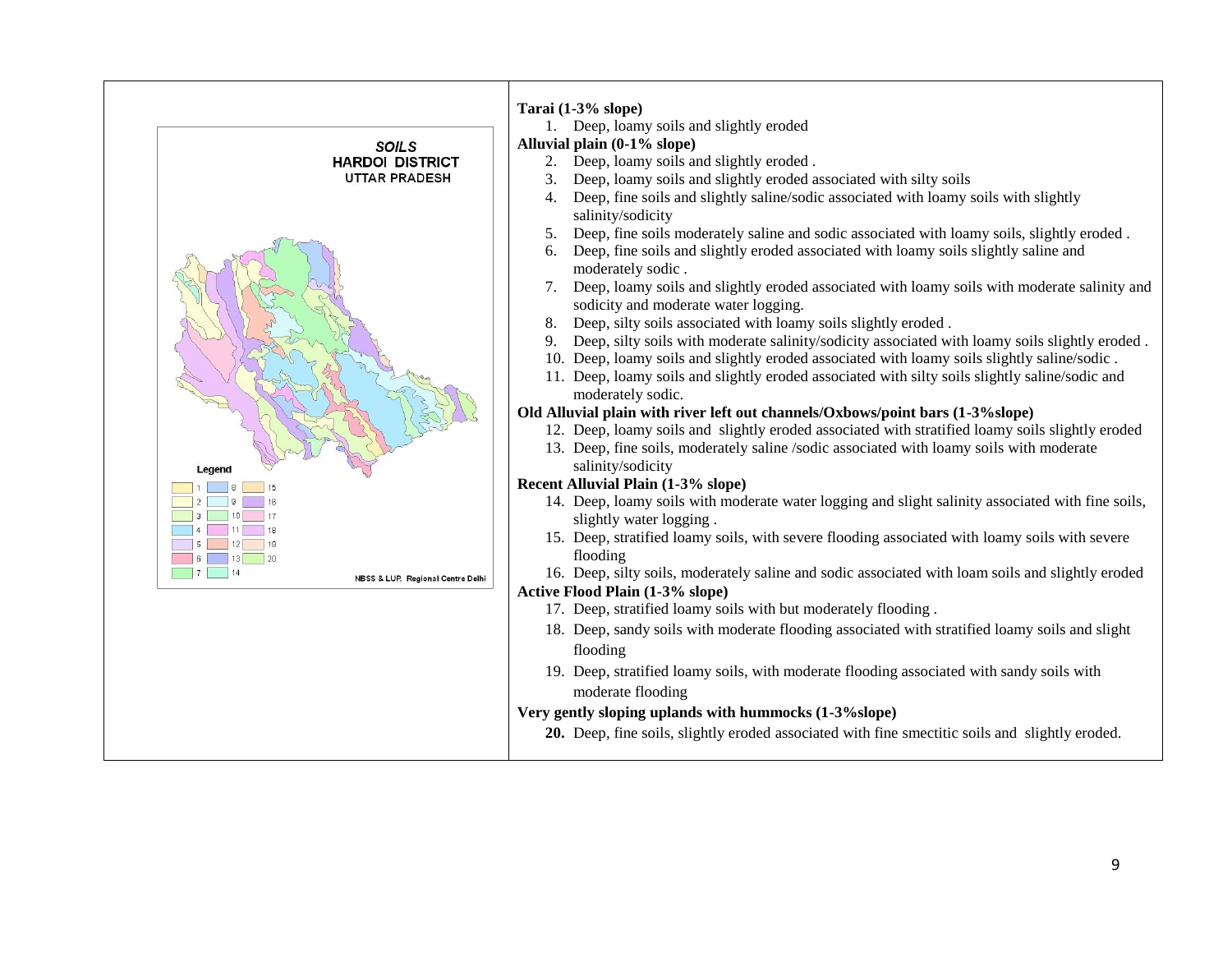### **2.0 Strategies for weather related contingencies**

**2.1 Drought** 

**2.1.1 Rainfed situation**

| <b>Condition</b>                                  |                                                      |                                         |                                                                                                                                                                                                        | <b>Suggested Contingency measures</b>                                                                                                         |                                                              |
|---------------------------------------------------|------------------------------------------------------|-----------------------------------------|--------------------------------------------------------------------------------------------------------------------------------------------------------------------------------------------------------|-----------------------------------------------------------------------------------------------------------------------------------------------|--------------------------------------------------------------|
| <b>Early season</b><br>drought (delayed<br>onset) | <b>Major Farming</b><br>situation                    | <b>Normal Crop / Cropping</b><br>system | Change in crop / cropping<br>system including variety                                                                                                                                                  | <b>Agronomic measures</b>                                                                                                                     | <b>Remarks</b> on<br>Implementation                          |
| Delay by 2 weeks<br>$(4th$ week of June)          | Deep, loamy partial<br>sodic soil slightly<br>eroded | Rice                                    | No change<br>Narendra 118, Narendra 80,<br>NDR 359, CSR-30, CSR-36,<br>$CSR-43$                                                                                                                        | Direct seeded rice,<br>Transplanting                                                                                                          | Linked with State<br>Seed Corporation /<br><b>CSSRI/SAUs</b> |
|                                                   |                                                      | Pigeonpea(UPAS 120)                     | Long duration varieties like<br>Narendra Arhar 1, Narendra<br>Arhar 2, Azad, Amar, MA-13<br>$MA-6$<br>Intercropping of<br>pigeonpea+urdbean (Azad Urd,<br>Uttara, Narendra Urd 1, PU31,<br>PU 19)      | Raised bed planting<br>Intercropping of<br>pigeonpea(interrow<br>spacing of 75 cm)-cm)<br>+Blackgram with row<br>ratio of 1:2                 | Linked with State<br>Seed Corporation /<br><b>SAUs</b>       |
| <b>Condition</b>                                  |                                                      |                                         |                                                                                                                                                                                                        | <b>Suggested Contingency measures</b>                                                                                                         |                                                              |
| <b>Early season</b><br>drought (delayed<br>onset) | <b>Major Farming</b><br>situation                    | <b>Normal Crop/cropping</b><br>system   | Change in crop/cropping<br>system                                                                                                                                                                      | <b>Agronomic measures</b>                                                                                                                     | <b>Remarks</b> on<br>Implementation                          |
| Delay by 4 weeks<br>$(2nd$ week of July)          | Deep, loamy partial<br>sodic soil slightly<br>eroded | Rice                                    | Sesame (Shekhar, Pragathi,<br>Tarun)<br>Black gram (Azad Urd,<br>Uttara, Narendra Urd 1, PU31,<br>PU 19)                                                                                               | Line sowing of sesame<br>and urd bean                                                                                                         |                                                              |
|                                                   |                                                      | Pigeonpea(UPAS 120)                     | Long duration varieties like<br>Narendra Arhar 1, Narendra<br>Arhar 2, Azad, Amar, Malvi 13,<br>Malvi 6<br>Intercropping of<br>pigeonpea+urdbean (Azad<br>Urd, Uttara, Narendra Urd 1,<br>PU31, PU 19) | Raised bed planting<br>Line sowing<br>Intercropping of<br>pigeonpea(interrow<br>spacing of 75 cm)-cm)<br>+Black gram with row<br>ratio of 1:2 |                                                              |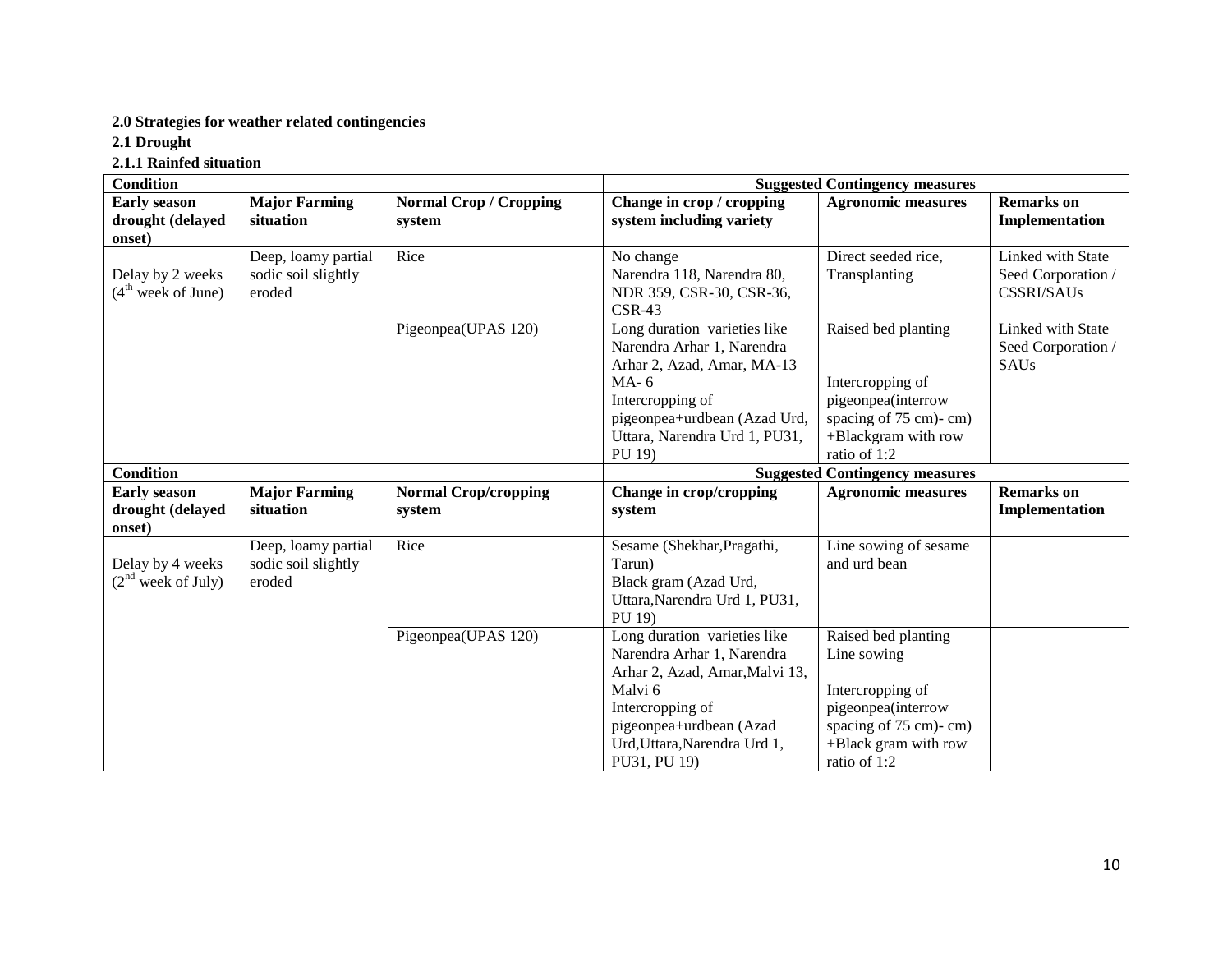| Condition                                         |                                            |                                       |                                   | <b>Suggested Contingency measures</b> |                                     |
|---------------------------------------------------|--------------------------------------------|---------------------------------------|-----------------------------------|---------------------------------------|-------------------------------------|
| <b>Early season</b><br>drought (delayed<br>onset) | <b>Major Farming</b><br>situation          | <b>Normal Crop/cropping</b><br>system | Change in crop/cropping<br>system | <b>Agronomic measures</b>             | <b>Remarks</b> on<br>Implementation |
| Delay by 6 weeks                                  | Deep, loamy partial<br>sodic soil slightly | Rice                                  | Sesame(Shekhar, Pragathi)         | Line sowing of sesame<br>and urd bean |                                     |
| (4 <sup>th</sup> week of July)                    | eroded                                     |                                       | Urdbean(Azad                      |                                       |                                     |
|                                                   |                                            |                                       | Urd, Uttara, Narendra Urd 1,      |                                       |                                     |
|                                                   |                                            |                                       | PU31, PU 19)                      |                                       |                                     |
|                                                   |                                            | Pigeonpea(UPAS 120)                   | Long duration varieties like      | Raised bed planting                   |                                     |
|                                                   |                                            |                                       | Narendra Arhar 1, Narendra        |                                       |                                     |
|                                                   |                                            |                                       | Arhar 2, Azad, Amar, Malvi 13,    | In sole pigeonpea, 20%                |                                     |
|                                                   |                                            |                                       | Malvi 6                           | higher seed rate)                     |                                     |
|                                                   |                                            |                                       | Intercropping of pigeonpea+       | Intercropping of                      |                                     |
|                                                   |                                            |                                       | Black gram (Azad                  | pigeonpea(interrow                    |                                     |
|                                                   |                                            |                                       | Urd, Uttara, Narendra Urd 1,      | spacing of 75 cm)-cm)                 |                                     |
|                                                   |                                            |                                       | PU31, PU 19)                      | + Black gram with row                 |                                     |
|                                                   |                                            |                                       |                                   | ratio of 1:2                          |                                     |

| Condition                                         |                                   |                                       |                                                    | <b>Suggested Contingency measures</b> |                                     |
|---------------------------------------------------|-----------------------------------|---------------------------------------|----------------------------------------------------|---------------------------------------|-------------------------------------|
| <b>Early season</b><br>drought (delayed<br>onset) | <b>Major Farming</b><br>situation | <b>Normal Crop/cropping</b><br>system | Change in crop/cropping<br>system                  | <b>Agronomic measures</b>             | <b>Remarks</b> on<br>Implementation |
|                                                   | Deep, loamy partial               | Rice                                  | Fallow                                             | <b>Moisture Conservation</b>          |                                     |
| Delay by 8 weeks<br>$(2nd$ week of<br>August)     | sodic soil slightly<br>eroded     | Pigeonpea(UPAS 120)                   | Replace with long duration<br>varieties NA-1, NA-2 | Moisture Conservation                 |                                     |

| Condition            |                      |                             | <b>Suggested Contingency measures</b> |                       |                   |  |
|----------------------|----------------------|-----------------------------|---------------------------------------|-----------------------|-------------------|--|
| Early season         | <b>Major Farming</b> | <b>Normal Crop/cropping</b> | Crop management                       | Soil nutrient &       | <b>Remarks</b> on |  |
| drought (Normal      | situation            | system                      |                                       | moisture conservation | Implementation    |  |
| onset)               |                      |                             |                                       | measures              |                   |  |
|                      | Deep, loamy partial  | Rice                        | Life saving irrigation if             | Mulching with locally |                   |  |
| <b>Normal onset</b>  | sodic soil slightly  |                             | available                             | available             |                   |  |
| followed by 15-20    | eroded               |                             | <b>Weed Management</b>                | material/weeds        |                   |  |
| days dry spell after |                      |                             |                                       |                       |                   |  |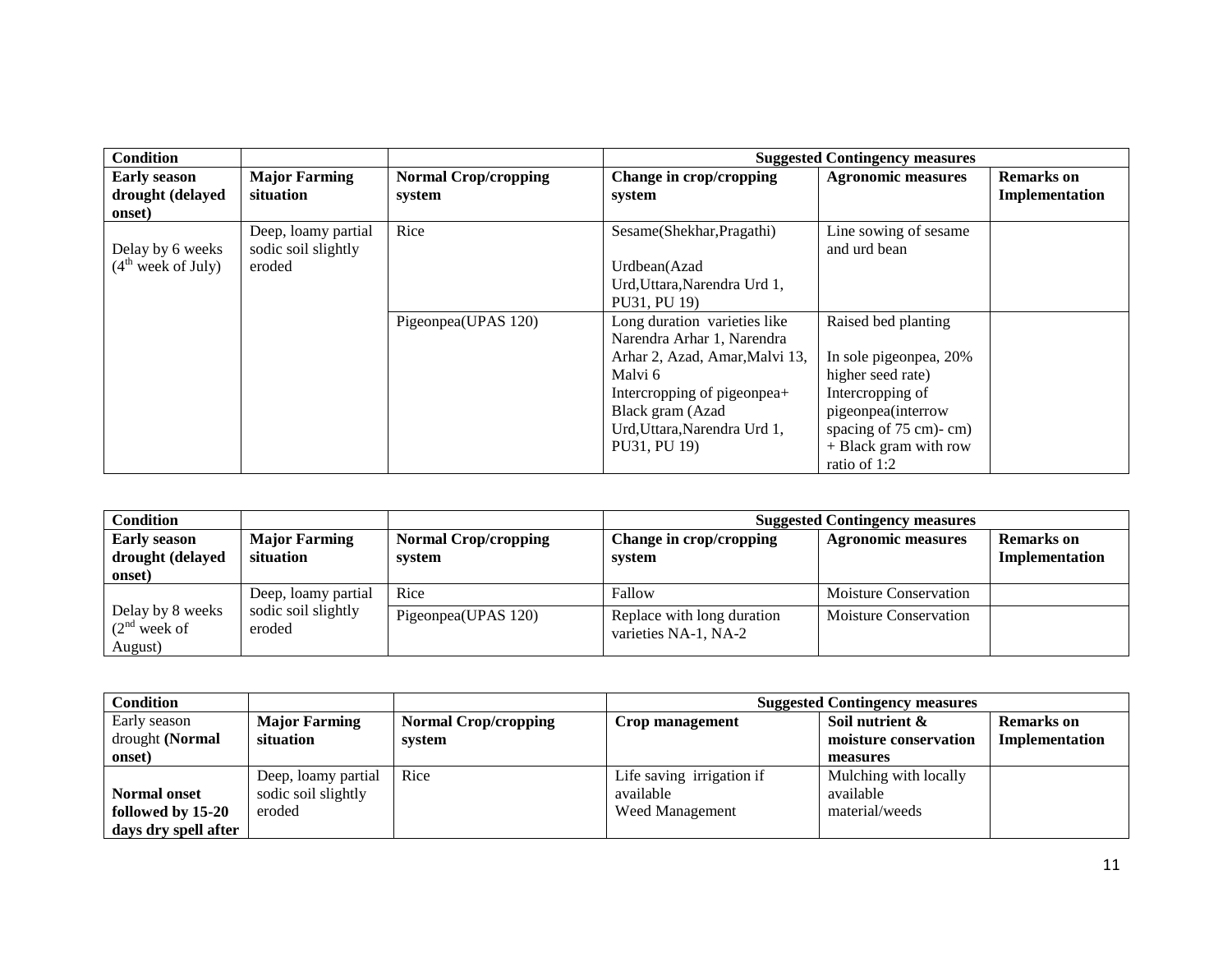| sowing leading to | Pigeonpea(UPAS 120) | Weed Management &    |  |
|-------------------|---------------------|----------------------|--|
| poor              |                     | Gap filling/thinning |  |
| germination/crop  |                     |                      |  |
| stand etc.        |                     |                      |  |

| <b>Condition</b>                                                                                 |                                                      |                                       |                                                              | <b>Suggested Contingency measures</b>                                               |                                                  |
|--------------------------------------------------------------------------------------------------|------------------------------------------------------|---------------------------------------|--------------------------------------------------------------|-------------------------------------------------------------------------------------|--------------------------------------------------|
| Mid season<br>drought (long dry<br>spell, consecutive 2<br>weeks rainless<br>$(>2.5$ mm) period) | <b>Major Farming</b><br>situation                    | <b>Normal Crop/cropping</b><br>system | Crop management                                              | Soil nutrient &<br>moisture conservation<br>measures                                | <b>Remarks</b> on<br>Implementation <sup>e</sup> |
| At vegetative stage                                                                              | Deep, loamy partial<br>sodic soil slightly<br>eroded | Rice                                  | Life saving irrigation if<br>available<br>Weed control       | Foliar spray with 1%<br>MoP<br>Mulching with locally<br>available<br>material/weeds |                                                  |
|                                                                                                  |                                                      | Pigeonpea(UPAS 120)                   | Weed control<br>Thinning to , maintain optimum<br>population | Mulching with locally<br>available<br>material/weeds                                |                                                  |

| <b>Condition</b>                                            |                                            |                                       |                                                                                | <b>Suggested Contingency measures</b> |                                     |
|-------------------------------------------------------------|--------------------------------------------|---------------------------------------|--------------------------------------------------------------------------------|---------------------------------------|-------------------------------------|
| <b>Terminal drought</b><br>(Early withdrawal<br>of monsoon) | <b>Major Farming</b><br>situation          | <b>Normal Crop/cropping</b><br>system | Crop management                                                                | Rabi Crop planning                    | <b>Remarks</b> on<br>Implementation |
|                                                             | Deep, loamy partial<br>sodic soil slightly | Rice                                  | Harvest at physiological<br>maturity                                           | Conserve Moisture                     |                                     |
|                                                             | eroded                                     | Pigeonpea(UPAS 120)<br>Maize          | Harvest at physiological<br>maturity<br>Life saving irrigation if<br>available | Conserve Moisture                     |                                     |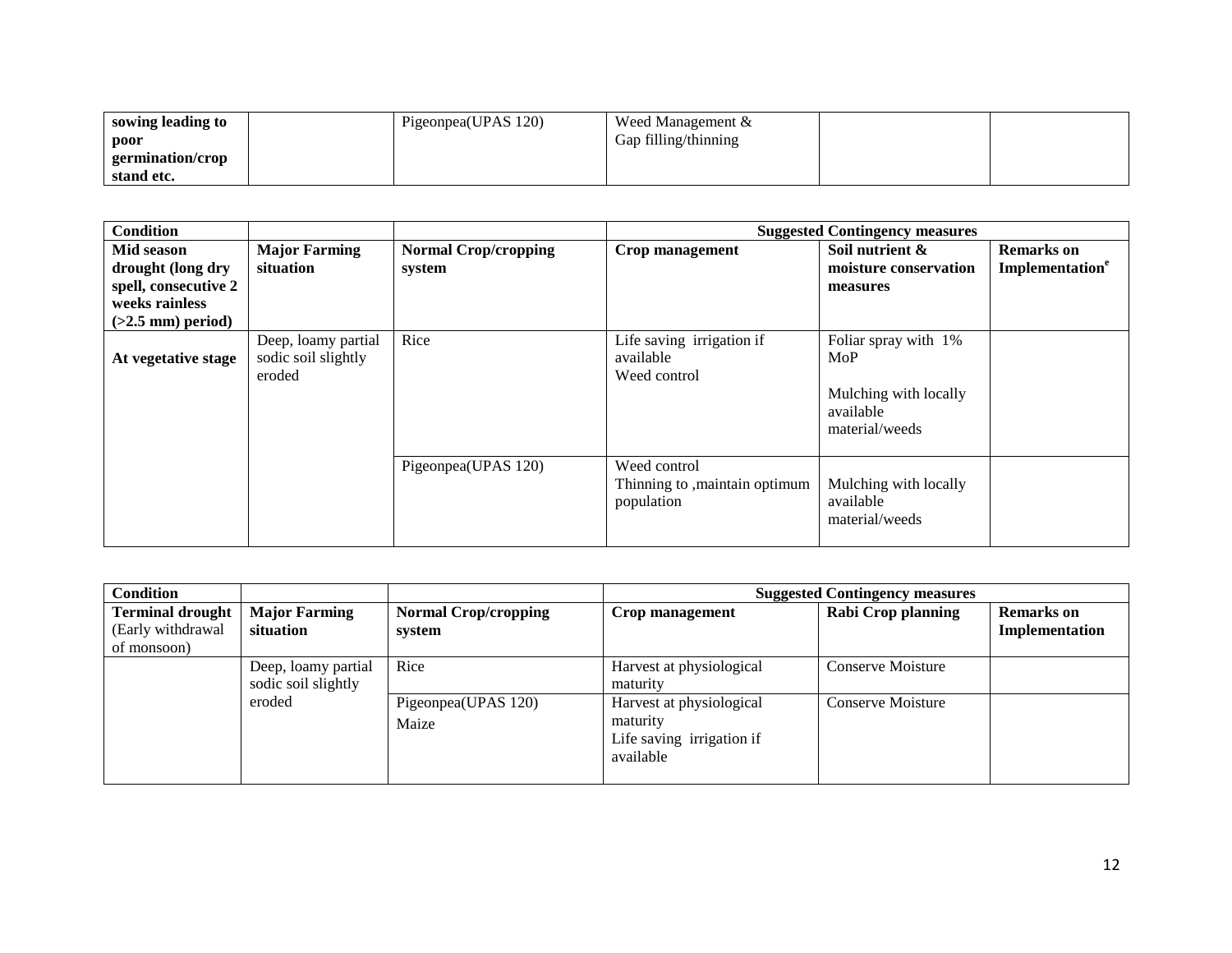### **2.1.2 Drought - Irrigated situation**

| <b>Condition</b>    |                      |                             |                           | <b>Suggested Contingency measures</b> |                   |
|---------------------|----------------------|-----------------------------|---------------------------|---------------------------------------|-------------------|
|                     | <b>Major Farming</b> | <b>Normal Crop/cropping</b> | Change in crop/cropping   | <b>Agronomic measures</b>             | <b>Remarks</b> on |
|                     | situation            | system                      | system                    |                                       | Implementation    |
| Delayed release of  | Deep, loamy partial  | Paddy                       | Transplanting with 3 to 4 | Drum seeding                          |                   |
| water in canals due | sodic soil slightly  |                             | seedlings/hill            | SRI method                            |                   |
| to low rainfall     | eroded $&$           |                             |                           | Irrigation at critical                |                   |
|                     |                      |                             |                           | stages                                |                   |
|                     |                      |                             |                           | Reduce spacing plant to               |                   |
|                     |                      |                             |                           | plant i.e.20x 15 cm                   |                   |
|                     |                      | Groundnut                   | No change                 | Weed control and                      |                   |
|                     |                      | Maize                       |                           | intercultural Practices               |                   |
|                     |                      |                             |                           | before pegging in GN $&$              |                   |
|                     |                      |                             |                           | thinning in maize                     |                   |

| <b>Condition</b>    |                      |                             |                           | <b>Suggested Contingency measures</b> |                   |
|---------------------|----------------------|-----------------------------|---------------------------|---------------------------------------|-------------------|
|                     | <b>Major Farming</b> | <b>Normal Crop/cropping</b> | Change in crop/cropping   | <b>Agronomic measures</b>             | <b>Remarks</b> on |
|                     | situation            | system                      | system                    |                                       | Implementation    |
| Limited release of  | Deep, loamy partial  | Paddy                       | Transplanting with 3 to 4 | Drum seeding                          |                   |
| water in canals due | sodic soil slightly  |                             | seedlings/hill            | SRI method                            |                   |
| to low rainfall     | eroded               |                             |                           | Irrigation at critical                |                   |
|                     |                      |                             |                           | stages                                |                   |
|                     |                      |                             |                           | Reduce spacing plant to               |                   |
|                     |                      |                             |                           | plant i.e.20x 15 cm                   |                   |
|                     |                      | Groundnut                   | No change                 | Weed control and                      |                   |
|                     |                      | Maize                       |                           | intercultural Practices               |                   |
|                     |                      |                             |                           | before pegging in GN $&$              |                   |
|                     |                      |                             |                           | thinning in maize $&$ life            |                   |
|                     |                      |                             |                           | saving irrigation at                  |                   |
|                     |                      |                             |                           | critical stages                       |                   |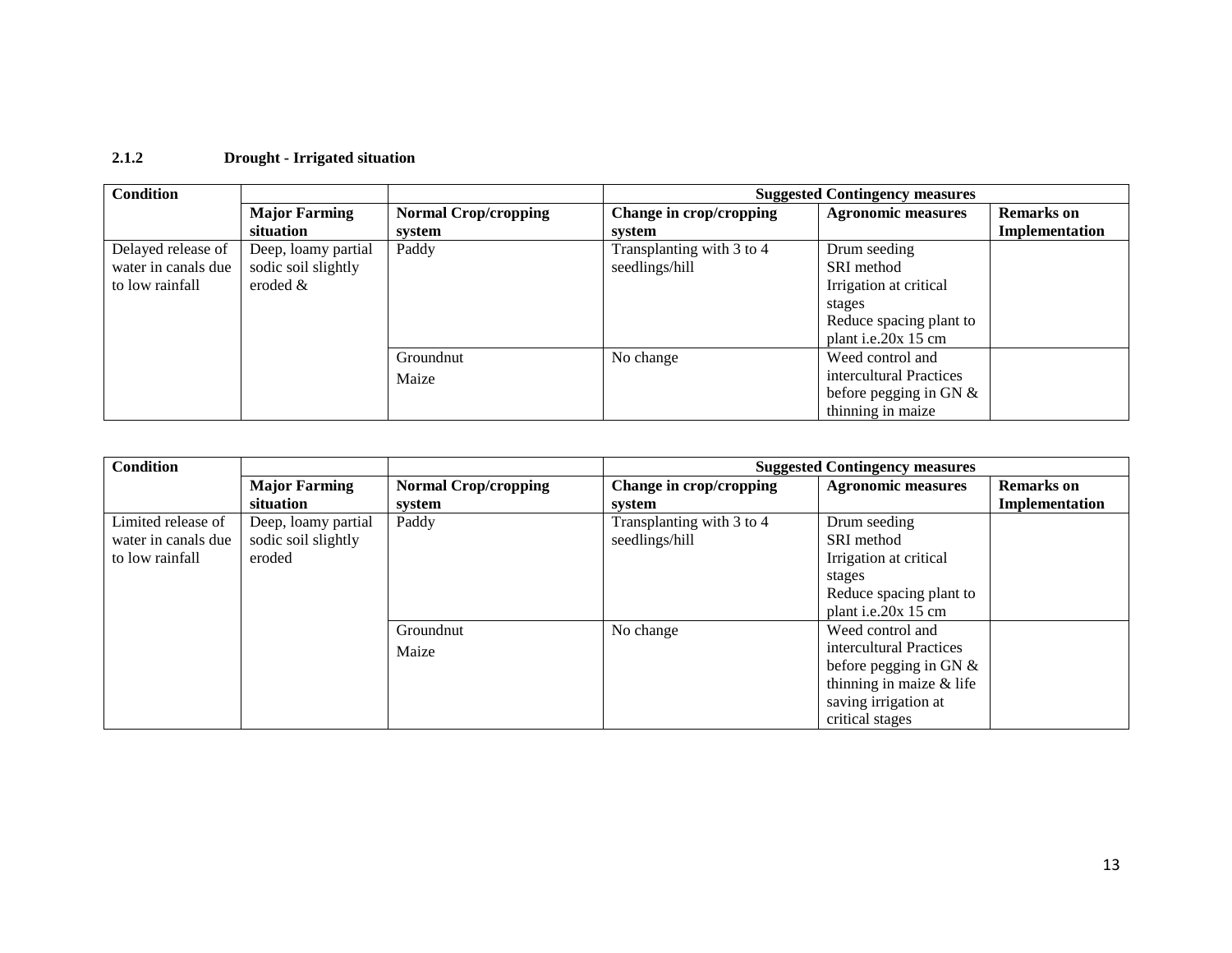| Condition        |                      |                             |                              | <b>Suggested Contingency measures</b> |                   |
|------------------|----------------------|-----------------------------|------------------------------|---------------------------------------|-------------------|
|                  | <b>Major Farming</b> | <b>Normal Crop/cropping</b> | Change in crop/cropping      | <b>Agronomic measures</b>             | <b>Remarks</b> on |
|                  | situation            | system                      | system                       |                                       | Implementation    |
| Non release of   | Deep, loamy partial  | Paddy                       | Transplanting with tube well | Drum seeding                          |                   |
| water in canals  | sodic soil slightly  |                             | irrigation                   | SRI method                            |                   |
| under delayed    | eroded               |                             |                              | Irrigation at critical                |                   |
| onset of monsoon |                      |                             | 3 to 4 seedlings/hill        | stages                                |                   |
| in catchment     |                      |                             |                              | Reduce spacing plant to               |                   |
|                  |                      |                             |                              | plant i.e.20 $x$ 15 cm                |                   |
|                  |                      | Groundnut                   | No change                    | Weed control and                      |                   |
|                  |                      | Maize                       |                              | intercultural Practices               |                   |
|                  |                      |                             |                              | before pegging in GN $&$              |                   |
|                  |                      |                             |                              | thinning in maize $&$ life            |                   |
|                  |                      |                             |                              | saving irrigation at                  |                   |
|                  |                      |                             |                              | critical stages                       |                   |

| Condition         |                      | <b>Suggested Contingency measures</b> |                         |                           |                   |
|-------------------|----------------------|---------------------------------------|-------------------------|---------------------------|-------------------|
|                   | <b>Major Farming</b> | <b>Normal Crop/cropping</b>           | Change in crop/cropping | <b>Agronomic measures</b> | <b>Remarks</b> on |
|                   | situation            | system                                | system                  |                           | Implementation    |
| Lack of inflows   |                      |                                       |                         |                           |                   |
| into tanks due to |                      | Not applicable                        |                         |                           |                   |
| insufficient      |                      |                                       |                         |                           |                   |
| /delayed onset of |                      |                                       |                         |                           |                   |
| monsoon           |                      |                                       |                         |                           |                   |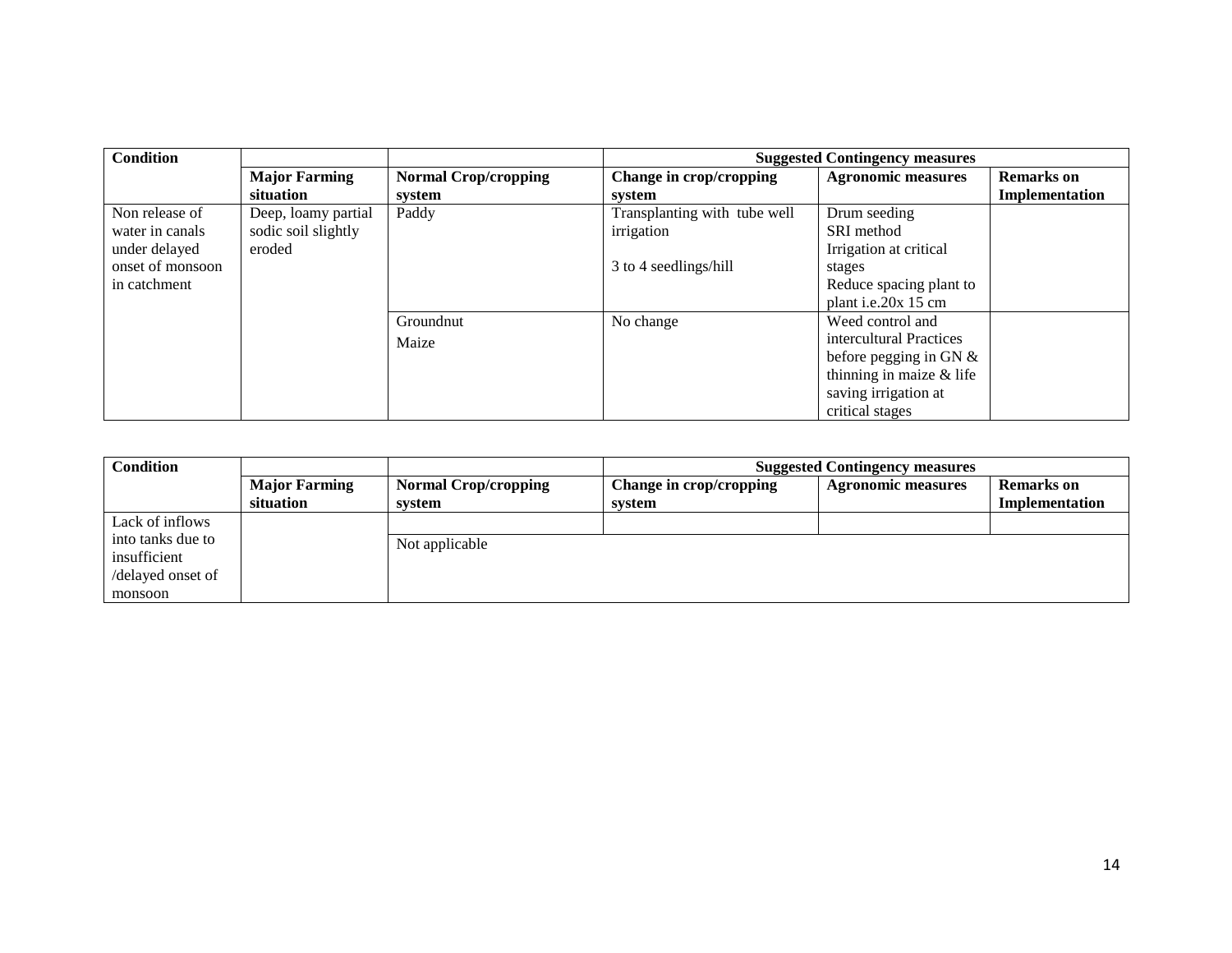| <b>Condition</b> |                        |                             |                              | <b>Suggested Contingency measures</b> |                             |
|------------------|------------------------|-----------------------------|------------------------------|---------------------------------------|-----------------------------|
|                  | <b>Major Farming</b>   | <b>Normal Crop/cropping</b> | Change in crop/cropping      | Agronomic measures <sup>1</sup>       | <b>Remarks</b> on           |
|                  | situation <sup>1</sup> | system <sup>g</sup>         | system <sup>n</sup>          |                                       | Implementation <sup>J</sup> |
| Insufficient     | Deep loamy soils-      | Paddy                       | Transplanting with tube well | Drum seeding                          |                             |
| groundwater      | tube well irrigated    |                             | irrigation                   | SRI method                            |                             |
| recharge due to  |                        |                             |                              | Irrigation at critical                |                             |
| low rainfall     |                        |                             | 3 to 4 seedlings/hill        | stages                                |                             |
|                  |                        |                             |                              | Reduce spacing plant to               |                             |
|                  |                        |                             |                              | plant i.e.20 $x$ 15 cm                |                             |
|                  |                        | Groundnut                   | No change                    | Weed control and                      |                             |
|                  |                        | Maize                       |                              | intercultural Practices               |                             |
|                  |                        |                             |                              | before pegging in GN $&$              |                             |
|                  |                        |                             |                              | thinning in maize $&$ life            |                             |
|                  |                        |                             |                              | saving irrigation at                  |                             |
|                  |                        |                             |                              | critical stages                       |                             |

**2.2 Unusual rains (untimely, unseasonal etc)** (for both rainfed and irrigated situations)

| <b>Condition</b>                                                     | <b>Suggested contingency measure</b>                                             |                                           |                                                               |                 |  |
|----------------------------------------------------------------------|----------------------------------------------------------------------------------|-------------------------------------------|---------------------------------------------------------------|-----------------|--|
| Continuous high rainfall in a short span<br>leading to water logging | <b>Vegetative stage</b>                                                          | <b>Flowering stage</b>                    | Crop maturity stage                                           | Post<br>harvest |  |
| Pigeonpea                                                            | Drain out excess water                                                           |                                           | Harvest at physiological maturity                             |                 |  |
| Urd                                                                  | Drain out excess water                                                           | Drain out excess water                    | Harvest at physiological maturity                             |                 |  |
| Maize                                                                | Drain out excess water                                                           | Drain out excess water                    | Harvest at physiological maturity                             |                 |  |
| Groundnut                                                            | Drain out excess water                                                           | Drain out excess water                    | Harvest at physiological maturity                             |                 |  |
| Paddy                                                                | Strengthening of field bunds<br>to store rain water for<br>moisture conservation | Foliar application of 2% Urea<br>& 1% KCl | Drain out excess water & Harvest at<br>physiological maturity |                 |  |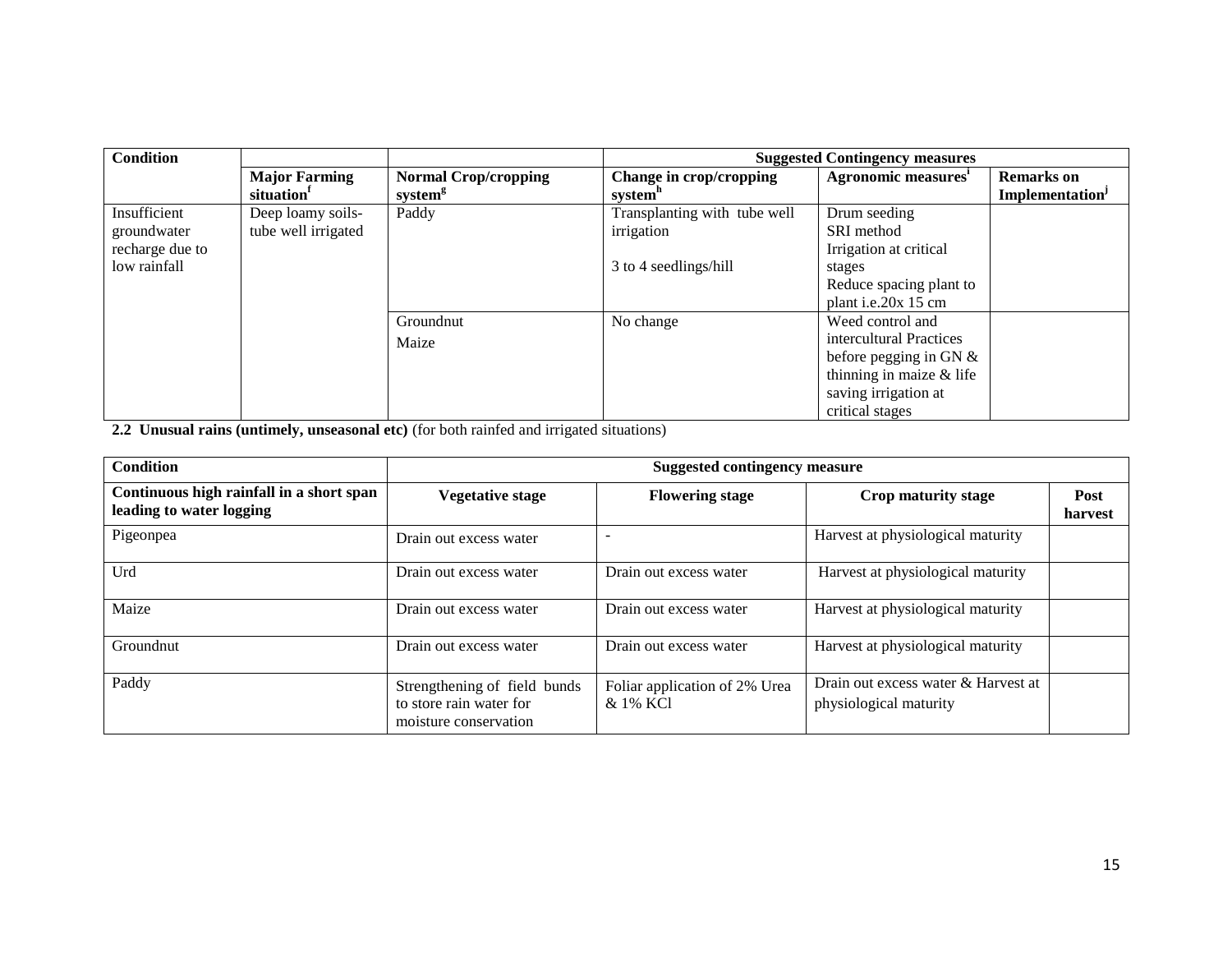#### **2.3 Floods-**

| <b>Condition</b>                                                      | Suggested contingency measure <sup>o</sup>                                            |                                                                                |                           |                                         |
|-----------------------------------------------------------------------|---------------------------------------------------------------------------------------|--------------------------------------------------------------------------------|---------------------------|-----------------------------------------|
| <b>Transient water</b><br>logging/ partial<br>inundation <sup>1</sup> | <b>Seedling / nursery stage</b>                                                       | <b>Vegetative stage</b>                                                        | <b>Reproductive stage</b> | At harvest                              |
| Paddy                                                                 | Replace the normal Var. with flood<br>prone Variety Swarna Sub-1, MTU-<br>7029 NDR359 | Foliar application of Urea or neem coated<br>Urea after drain the excess water | Management of Gandhi bug  | Harvest at<br>physiological<br>maturity |

### **2.5 Contingent strategies for Livestock, Poultry & Fisheries**

### **2.5.1 Livestock**

|               | <b>Suggested contingency measures</b>                                                                                                                                                                                                                                                                                                                                                                                                                                                                                                                                                                                                                                                                                                                        |                                                                                                                                                                                                                                                                                                                                                                                                                                                          |                                                                                                                                                                                                                                                                                                                                                                                                                                                                                                                                         |  |
|---------------|--------------------------------------------------------------------------------------------------------------------------------------------------------------------------------------------------------------------------------------------------------------------------------------------------------------------------------------------------------------------------------------------------------------------------------------------------------------------------------------------------------------------------------------------------------------------------------------------------------------------------------------------------------------------------------------------------------------------------------------------------------------|----------------------------------------------------------------------------------------------------------------------------------------------------------------------------------------------------------------------------------------------------------------------------------------------------------------------------------------------------------------------------------------------------------------------------------------------------------|-----------------------------------------------------------------------------------------------------------------------------------------------------------------------------------------------------------------------------------------------------------------------------------------------------------------------------------------------------------------------------------------------------------------------------------------------------------------------------------------------------------------------------------------|--|
|               | Before the event <sup>s</sup>                                                                                                                                                                                                                                                                                                                                                                                                                                                                                                                                                                                                                                                                                                                                | During the event                                                                                                                                                                                                                                                                                                                                                                                                                                         | After the event                                                                                                                                                                                                                                                                                                                                                                                                                                                                                                                         |  |
| <b>Floods</b> | In case of early forewarning (EFW), harvest all the<br>crops (rice/maize/greengram/blackgram/maize etc)<br>from low lying areas so that it will be useful as<br>fodder in future (store properly)<br>Don't allow the animals for grazing if severe floods<br>are forewarned<br>Motivate the farmers to store a minimum required<br>quantity of hay (25-50kg) and concentrates (25kgs)<br>per animals in farmer / LS keepers house / shed for<br>feeding animals during floods<br>Arrangement for transportation of animals from low<br>lying area to safer places and also for rescue animal<br>health workers to get involve in rescue operations<br>List out the endemic diseases (species wise) in that<br>district and store vaccines for those diseases | Transportation of animals to elevated areas<br>Stall feeding of animals with stored hay and<br>concentrates<br>Proper hygiene and sanitation of the animal<br>shed<br>In severe floods, un-tether or let loose the<br>animals<br>Emergency outlet establishment for required<br>medicines or feed in each village<br>Spraying of fly repellants in animal sheds<br>Cleaning and disinfection of the shed<br>Bleach (0.1%) drinking water / water sources | Repair of animal shed<br>Bring back the animals to the shed<br>Cleaning and disinfection of the shed<br>Bleach (0.1%) drinking water / water sources<br>Deworming with broad spectrum dewormers<br>Performing ring vaccination (8 km radius) in<br>case of any outbreak<br>Restricting movement of livestock in case of<br>any epidemic<br>Rescue of sick and injured animals and their<br>treatment<br>Proper disposable of the dead animals /<br>carcasses by burning / deep burying $(4-8)$<br>feet) with lime powder (1kg for small |  |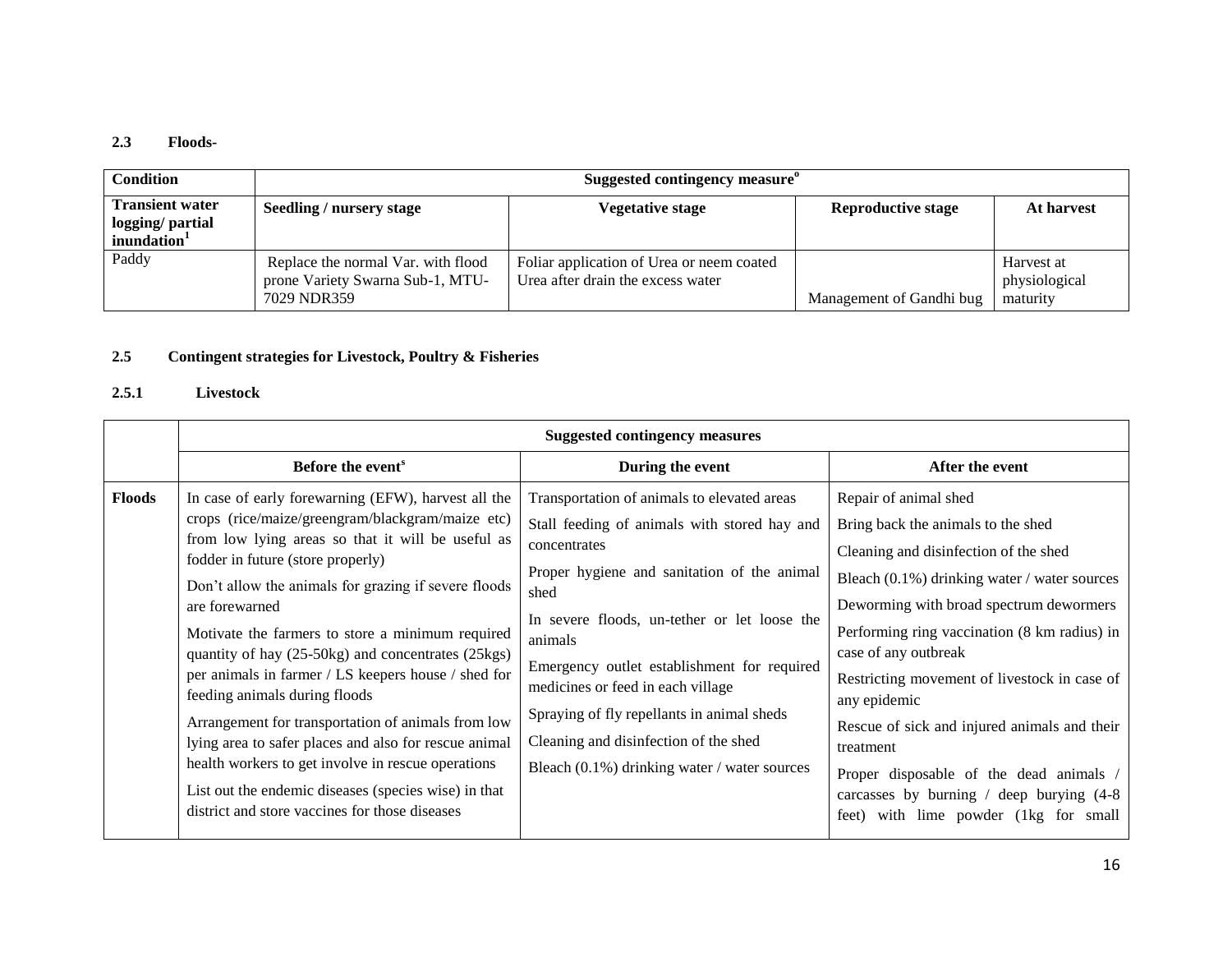|              |                                                                                                                                                                        |                                                                                                                                                                                                                                                                                                  | ruminants and 5kg for large ruminants) in pit<br>Drying the harvested crop material and<br>proper storage for use as fodder.<br>Preserve the sugar cane tops as silage |
|--------------|------------------------------------------------------------------------------------------------------------------------------------------------------------------------|--------------------------------------------------------------------------------------------------------------------------------------------------------------------------------------------------------------------------------------------------------------------------------------------------|------------------------------------------------------------------------------------------------------------------------------------------------------------------------|
| Cold<br>wave | Covering all the wire meshed walls / open area with<br>gunny bags/ polyethylene sheets with a mechanism<br>for lifting during the day time and closing during<br>night | Allow for grazing between 10AM to 3PM<br>during cold waves<br>Add 25-50 ml of edible oil in concentrates per<br>kg and fed to the animal during cold waves<br>Apply / sprinkle lime powder (5-10g per<br>square feet) in the animal shed during cold<br>waves to neutralize ammonia accumulation | Green and concentrates supplementation<br>should be provided to all the animals.<br>Allow the animals for grazing (normal<br>timings)                                  |
| 2.5.2        | <b>Poultry</b>                                                                                                                                                         |                                                                                                                                                                                                                                                                                                  |                                                                                                                                                                        |

| <b>Floods</b>                          |                                                                                                                                                            |                                                                                                                                                                                                                                      |                                                                                                                                                                                                                                                                             |
|----------------------------------------|------------------------------------------------------------------------------------------------------------------------------------------------------------|--------------------------------------------------------------------------------------------------------------------------------------------------------------------------------------------------------------------------------------|-----------------------------------------------------------------------------------------------------------------------------------------------------------------------------------------------------------------------------------------------------------------------------|
| Shortage of feed<br>ingredients        | In case of early forewarning of floods, shift<br>the birds to safer place<br>Storing of house hold grain like maize,<br>broken rice, etc,                  | Use stored feed as supplement<br>Don't allow for scavenging<br>Culling of weak birds                                                                                                                                                 | Routine practices are followed<br>Deworming and vaccination against RD                                                                                                                                                                                                      |
| Drinking water                         | Provide clean drinking water                                                                                                                               | Sanitation of drinking water                                                                                                                                                                                                         | Sanitation of drinking water                                                                                                                                                                                                                                                |
| Health<br>and<br>disease<br>management | In case of EFW, add antibiotic powder<br>(Terramycin/Ampicilline/ Ampiclox etc.,<br>10g in one litre) in drinking water to<br>prevent any disease outbreak | Prevent water logging surrounding the sheds<br>through proper drainage facility<br>Assure supply of electricity by generator or<br>solar energy or biogas<br>Sprinkle lime powder to prevent ammonia<br>accumulation due to dampness | Sanitation of poultry house<br>Treatment of affected birds Disposal of dead<br>birds by burning / burying with line powder in<br>pit<br>Disposal of poultry manure to<br>prevent<br>protozoal problem<br>Supplementation of coccidiostats in feed<br>Vaccination against RD |